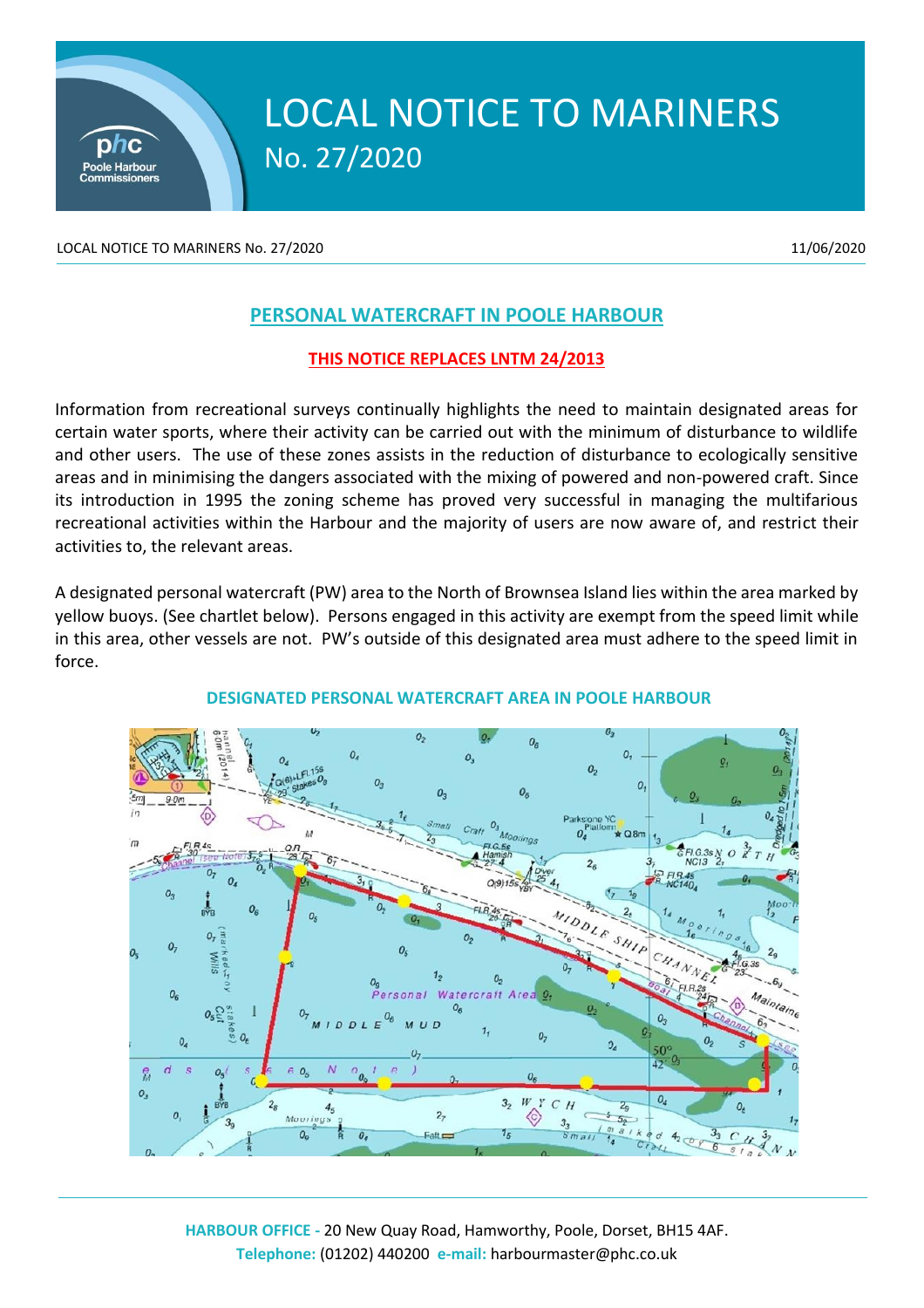#### **The Poole Harbour byelaw 2(e) states:**

*Within the limits of Poole Harbour no person shall engage or take part in Water-skiing, ascending by towed kite or parachute or the use of a jet ski or hovercraft, except with the written permission of the Harbour Master, given either specifically, or generally, and only in such areas as have been designated and in accordance with such reasonable conditions and subject to such directions as may be imposed or given. In this byelaw the term "jet ski" means any watercraft referred to as a jet ski, wet bike, water scooter, fun craft or of other similar description which craft is designed to carry a person or persons standing, kneeling, sitting or prone upon the craft and which craft is propelled by a jet engine the master of which craft steers it with or without a rudder at the stern by means of a handlebar operated linkage system and/or by altering the relationship between the body weight of the person or persons carried on the craft and the craft itself.*

The purchase of a Personal Watercraft permit satisfies that part of the bylaw which requires the written permission of the Harbour Master. Permits are obtainable on-line from our website (www.phc.co.uk), from the Harbour Office or Poole Quay Boat Haven.

The reference to "harbour" shall include all the water over which Poole Harbour Commissioners have jurisdiction.

#### **The following conditions will apply:**

- All PWs must be datatag registered by the current owner. The registration number must be clearly displayed on the craft.
- PWs are exempt from the speed limit in the designated PW area to the north of Brownsea Island.
- All PWs must have a valid permit. This is the equivalent of Harbour Dues and signifies the Harbour Master's written permission to use the harbour, therefore complying with Byelaw 2 (e) on page 1.
- PWs are not permitted in the quiet area to the south of Brownsea Island. They must not linger in the harbour entrance or main shipping channels.
- PW's are not permitted to tow any object or person or have any attachment to the propulsion system unless for the purposes of saving life at sea.
- All persons using a PW in Poole Harbour **must** be covered by appropriate PW insurance to cover third party risks as a minimum.
- The PW permit must be carried at all times.
- The use of PW's is permitted only from sunrise to sunset.
- Transgression of these Terms and Conditions **may result in the withdrawal of the permit, and prosecution.**

#### **All operators must agree the following declaration:**

*"I will not permit any person less than 16 years of age to operate my PW unless that person is in possession of a recognised and appropriate RYA certificate and is covered by appropriate PW insurance. I understand the Harbour Master's directions set out above and agree to abide by them."*